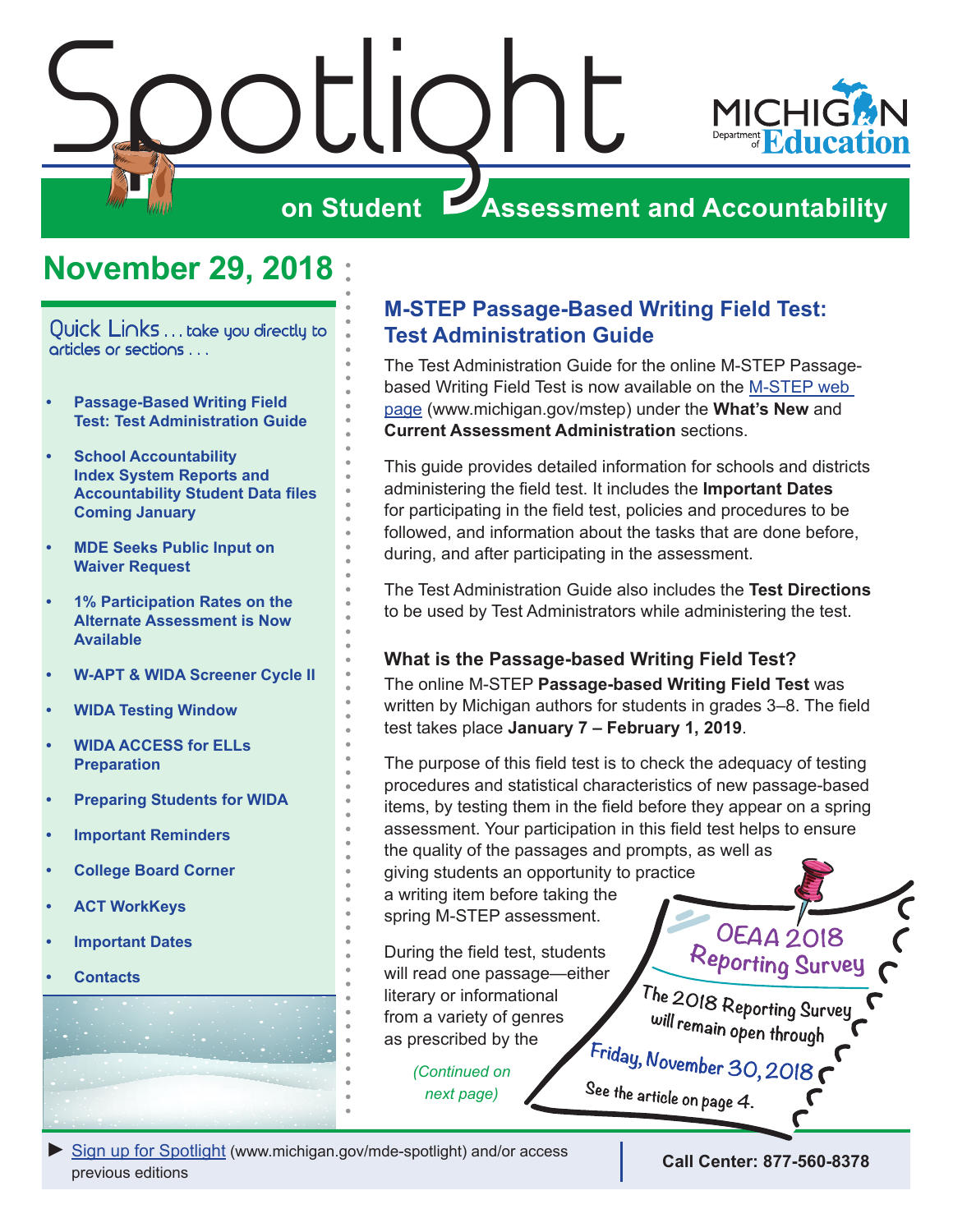<span id="page-1-0"></span>standards—and then respond to a prompt, which includes a checklist of components of a well-written essay. Students will not receive a score, but they will have an opportunity to practice and use the checklist to improve their writing skills in the testing environment.

If you would like to participate in this field test, you just need to Pre-ID participating students in the [Office of](http://www.michigan.gov/oeaa-secure)  [Educational Assessment and Accountability \(OEAA\)](http://www.michigan.gov/oeaa-secure)  [Secure Site](http://www.michigan.gov/oeaa-secure) (www.michigan.gov/oeaa-secure). For information about how to Pre-ID students for testing, or how to gain access to the Secure Site, go to the [Secure Site Training web page](http://www.michigan.gov/securesitetraining) (www.michigan.gov/ securesitetraining).

We need your help in testing these new passagebased items for students in grades 3–8, and we thank you in advance for participating in the M-STEP online Passage-based Writing Field Test. If you have any questions regarding the field test, contact [mde-oeaa@](mailto:mde-oeaa%40michigan.gov?subject=Passage-based%20Field%20Test) [michigan.gov](mailto:mde-oeaa%40michigan.gov?subject=Passage-based%20Field%20Test), and use the subject line "Passage-based Field Test."

#### **School Accountability Index System Reports and Accountability Student Data files Coming January**

Beginning in early January 2019, the Michigan Department of Education (MDE) will be making Michigan School Index System reports and accountability student data files for the 2017-18 school year available to authorized users of [MI School Data](http://www.mischooldata.org) (www.mischooldata.org). The OEAA Secure Site will continue to house historical accountability data files; however, new accountability reports and data files will only be available on MI School Data. More information will be available soon about how to access accountability information on MI School Data.

Informational guides and other helpful resources for the upcoming 2017-18 school year accountability results will be posted as they become available on the [Accountability web page](http://www.mi.gov/mde-accountability) (www.mi.gov/mdeaccountability). Click on [Michigan School Index](https://www.michigan.gov/mde/0,4615,7-140-81376_59490-251853--,00.html)  [System Resources for Schools](https://www.michigan.gov/mde/0,4615,7-140-81376_59490-251853--,00.html) under **Resources for Educators** to access them.

#### **MDE Seeks Public Input on Waiver Request**

The Michigan Department of Education intends to apply for a renewal of the waiver it received for the 2017-2018 school year to allow more than 1% of students to be assessed using the alternate assessment as we implement plans to work toward this requirement. Please refer to this [memo](https://www.michigan.gov/documents/mde/1_Percent_Waiver_638607_7.pdf) (www.michigan.gov/documents/mde/1\_Percent\_ Waiver\_638607\_7.pdf) which outlines the plan to renew and outlines ways by which public comment can be submitted about the proposed plan.

#### **1% Participation Rates on the Alternate Assessment is Now Available**

The Every Student Succeeds Act has placed a cap on the percentage of all students who may take the alternate assessment (MI-Access). Local Education Agencies (LEAs) that test more than 1% of students using the alternate assessment must provide information to the state and justification for why more than 1% of students are being assigned to take the alternate assessment.

Each Intermediate School District (ISD) may access the participation rates on the alternate assessment (MI-Access)—for the ISD and each LEA within their ISD—from the 2017-2018 school year, in

#### *(Continued on next page)*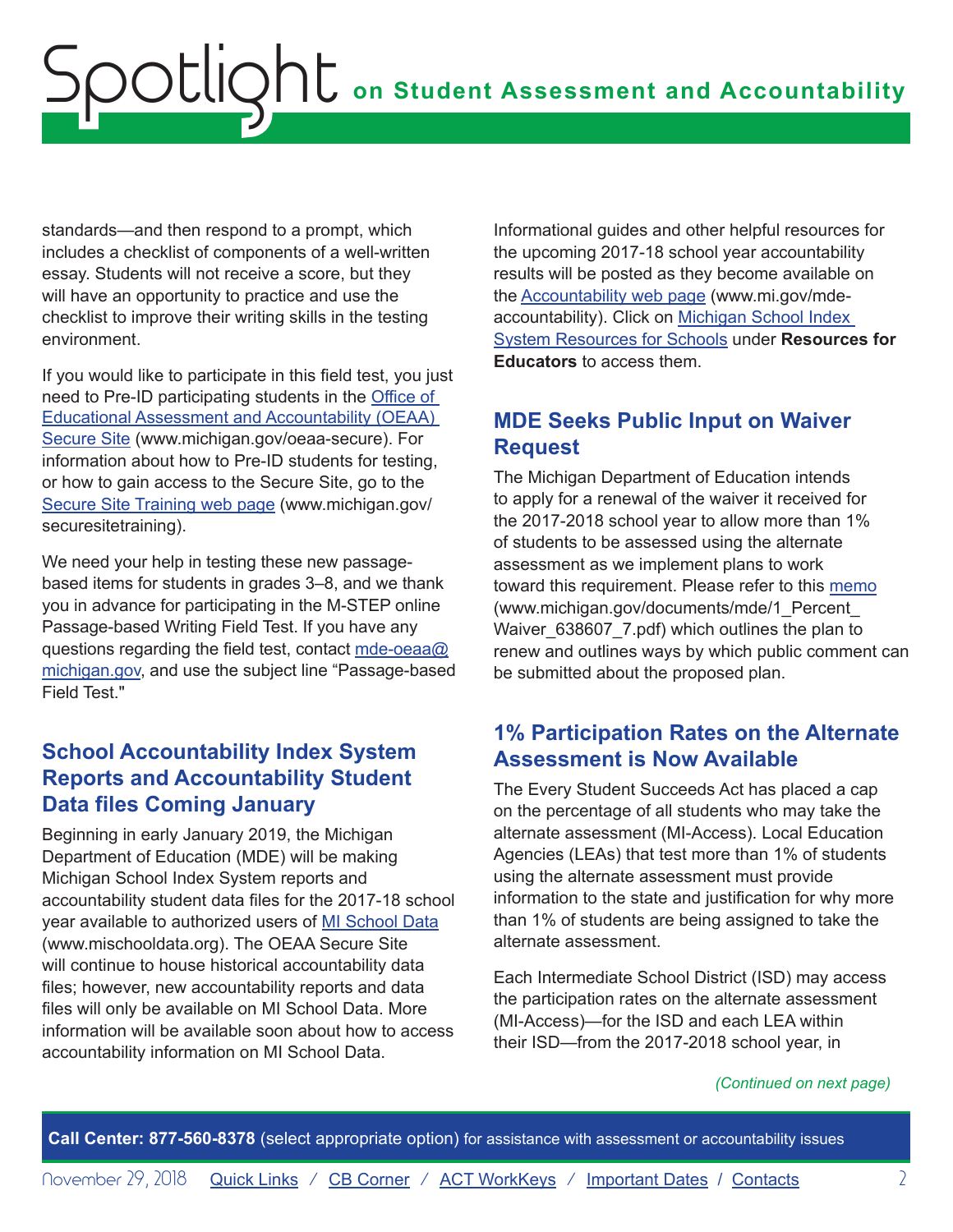<span id="page-2-0"></span>Catamaran. Access is currently granted to the ISD Special Education Director. The participation rates can be found by going to **reports** and then **policy**  in Catamaran. ISDs will, in turn, disseminate this information to each LEA (LEAs may not be able to access their data in Catamaran).

Additional information regarding disproportionality with respect to participation on the alternate assessment will be provided to ISDs within the next two weeks. This data is still being calculated and was not included in the original data set, so there would be no delay in ISD and LEA access to the data that is available.

LEAs should complete the [Exceeding the 1% Cap](https://www.michigan.gov/documents/mde/1PercentCapForm_final_638529_7.pdf)  [Justification Form](https://www.michigan.gov/documents/mde/1PercentCapForm_final_638529_7.pdf), which can be found on the MI-Access web page (www.michigan.gov/mi-access) under **General Information**. The form should be submitted to the LEA's ISD between **December 15, 2018 and January 15, 2019**. Be sure to submit this form no later than January 15. ISDs will then complete the ISD summary form (available to ISDs in the next few weeks).

Questions on completing this form should be directed to your ISD representative or to John Jaquith in the Office of Educational Assessment and Accountability at 517-335-1987 or [jaquithj@michigan.gov](mailto:jaquithj%40michigan.gov?subject=).

#### **W-APT & WIDA Screener Cycle II**

Beginning **December 1, 2018,** educators can administer the on-grade level screeners to ALL enrolling students whose parents/guardians answer "yes" to either one of the state approved Home Language Survey questions. For example, a newly enrolling student in grade 4 should be administered the grade level cluster 4-5 WIDA Screener instead of the grade 2-3. Newly enrolling kindergartners should be administered all four domains—Listening, Reading, Writing, and Speaking—of the WIDA ACCESS Placement Test (W-APT) instead of just the Listening and Speaking domains.

Scores for Cycle II will be entered into the OEAA Secure Site just as they were entered in Cycle I, using the 2018-19 EL Screener test cycle. Users will no longer select between multiple screener test cycles in the Secure Site.

#### **WIDA Testing Window**

The summative WIDA ACCESS for ELLs and WIDA Alternate ACCESS for ELLs testing window will be open from **February 4 – March 22, 2019**. Please be sure to download a copy of the most recent WIDA List of Important Dates found on the [WIDA web page](www.michigan.gov/wida) (www.michigan.gov/wida).

#### **WIDA ACCESS for ELLs Preparation**

#### **Training Expectations**

Educators coordinating and administering the WIDA assessments are required to complete and pass relevant quizzes for assessments they will be overseeing and administering. Educators must pass the quiz with an 80% or higher. These quizzes and the training modules can be accessed through the [WIDA](https://portal.wida.us)  [Secure Portal](https://portal.wida.us) (https://portal.wida.us).

**Online Administration Quiz:** required for new-totesting educators only; recommended for returning educators to review as needed

**Kindergarten Quiz:** all educators administering the Kindergarten test must pass this quiz on a yearly basis

**Alternate ACCESS for ELLs Quiz:** all educators administering the Alternate ACCESS must pass this quiz on a yearly basis

#### *(Continued on next page)*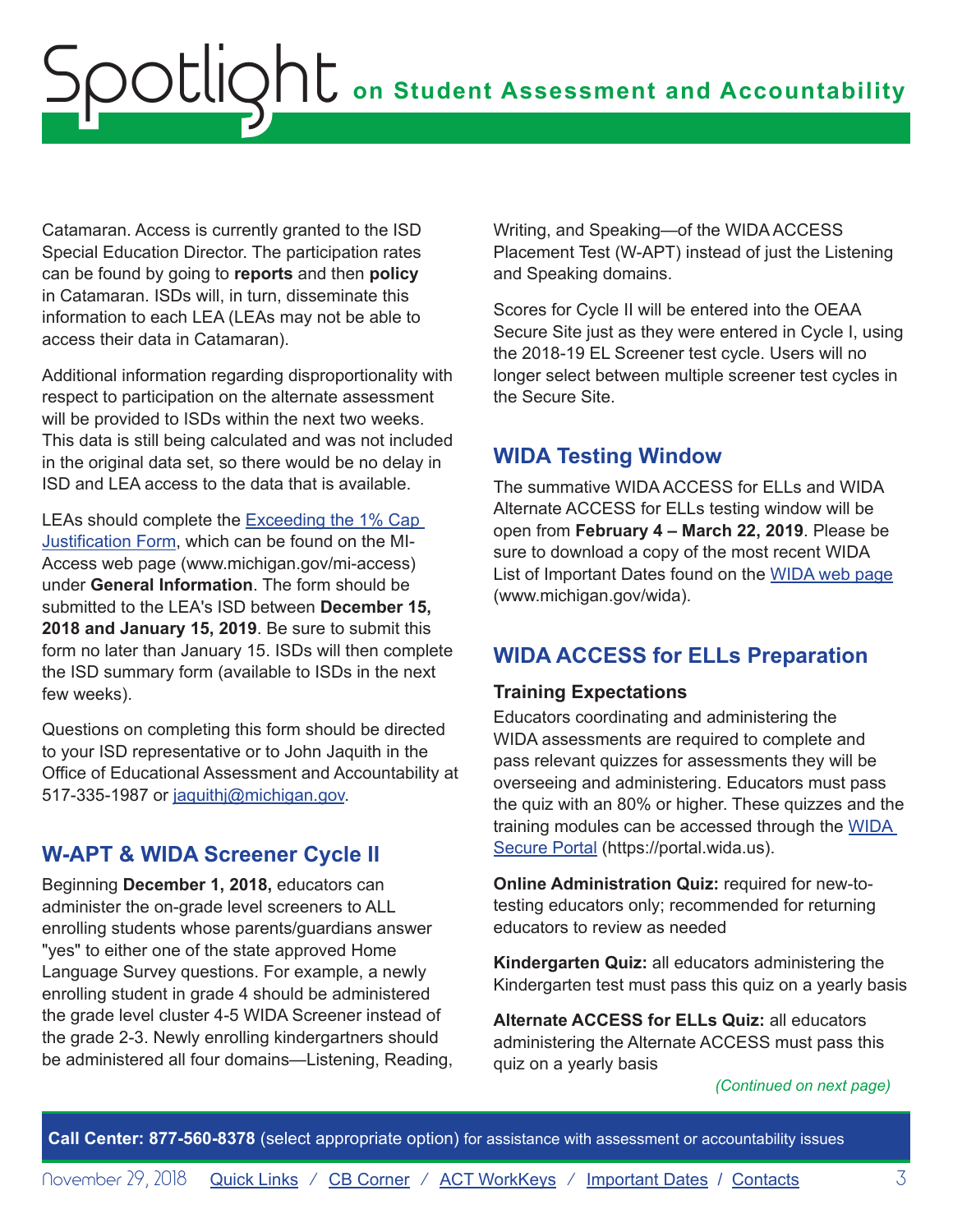<span id="page-3-0"></span>If you do not have a WIDA Secure Portal account, please contact your ELAssessment Coordinator. If your district does not have a District ELAssessment Coordinator, you must identify someone to fulfill this role. That identified person should start by following the step-by-step instructions for setting up appropriate WIDA-related accounts in the [WIDA New Assessment](https://www.michigan.gov/documents/mde/WIDA_New_Assessment_Coordinator_Primer_634994_7.pdf)  [Coordinator Primer.](https://www.michigan.gov/documents/mde/WIDA_New_Assessment_Coordinator_Primer_634994_7.pdf)

#### **Monitoring Training in Your District**

District ELAssessment Coordinators can monitor completion of appropriate training in the [WIDA Secure](https://portal.wida.us)  [Portal](https://portal.wida.us) (https://portal.wida.us). Read the **Secure Portal User Guide** for step-by-step instructions on how to review training scores.

#### **Preparing Students for WIDA**

WIDA's [QuickStart Guides for Preparing Students](https://wida.wisc.edu/assess/access/preparing-students?utm_source=Client%20Relations-WIDA%20Wednesday%20111418&utm_medium=Direct%20email&utm_campaign=WIDA%20Wednesday&utm_content=Linked%20text) are useful for identifying tools that can help prepare students for the WIDAACCESS for ELLs and WIDA Alternate ACCESS for ELLs. The guide can be found on the [WIDA Website](https://wida.wisc.edu/assess/access/preparing-students?utm_source=Client%20Relations-WIDA%20Wednesday%20111418&utm_medium=Direct%20email&utm_campaign=WIDA%20Wednesday&utm_content=Linked%20text) (www.wida.wisc.edu/assess/ access/preparing-students). A Test Demo and Sample Items for both online and paper/pencil are available for use by educators and students. Take a look today!

#### **OEAA 2018 Reporting Survey Reminder**

The Office of Educational Assessment and Accountability (OEAA) would like to invite you to provide us feedback on the assessment reports our office provides. Please take 10-15 minutes to complete the [2018 Reporting Survey](https://baameap.wufoo.com/forms/2018-oeaa-report-survey/) and let us know how we are doing. Respondents will also be provided an opportunity to provide requests for future score reporting.

The survey specifically addresses the assessment data and reports provided to school and district users through the Dynamic Score Reporting Site (DSRS) and to educators, parents, and students through the Michigan Linked Educational Assessment Reporting Network or MiLearn.

Depending on the reporting system used, this can include reports for:

- ACT WorkKeys
- Early Literacy and Mathematics Benchmarks
- MI-Access
- M-STEP
- SAT with Essay
- WIDA ACCESS for ELLs 2.0
- WIDA Alternate ACCESS for ELLs

**The 2018 Reporting Survey will remain open through Friday, November 30, 2018**. The OEAA will use the results of the survey to inform our report development work for the 2019 and 2020 reports. Remember that statewide summative assessment data is most helpful when used to review program effectiveness and curricular alignment to Michigan's Academic Standards. Requests that are consistent with the appropriate use of state summative data will be considered.

Please share the [survey link](https://baameap.wufoo.com/forms/2018-oeaa-report-survey/) (https://baameap.wufoo. com/forms/2018-oeaa-report-survey/) widely with team members, including ISD, district, school, and teaching or other staff, who may use the reports or data in their work. The survey can also be accessed from the various assessment web pages such as the [M-STEP](www.michigan.gov/mstep)  [web page](www.michigan.gov/mstep) (www.michigan.gov/mstep).

Thank you in advance for taking the time to provide feedback.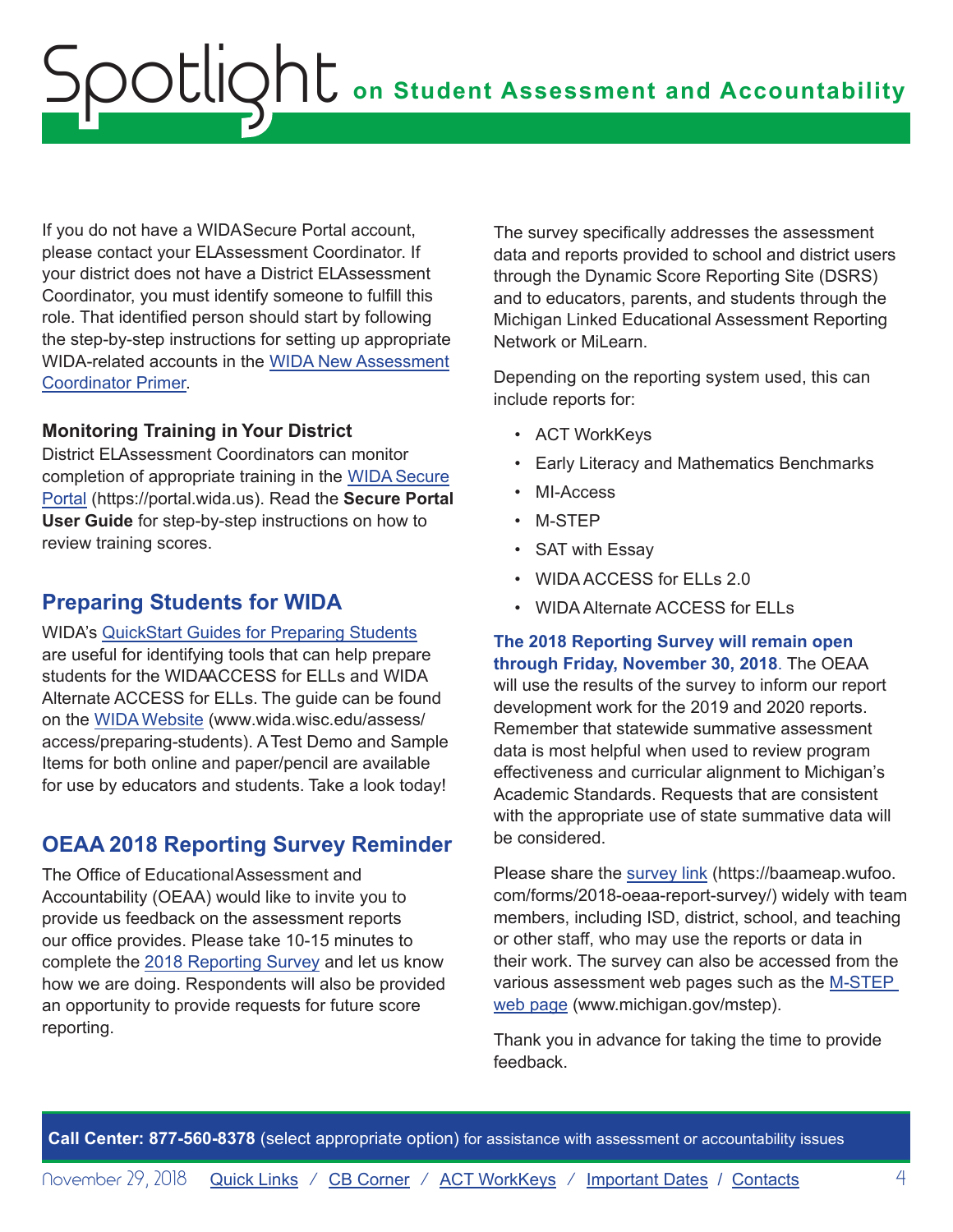### **Important Reminders**

#### **M-STEP Online Passage-Based Field Test**

The Michigan Department of Education (MDE) invites you to participate in an online **Passagebased Writing Field Test** for students in grades 3–8. The field test takes place **January 7 – February 1, 2019**.

**To participate:** Pre-ID students in the [Office](http://www.michigan.gov/oeaa-secure)  [of Educational Assessment and Accountability](http://www.michigan.gov/oeaa-secure)  [\(OEAA\) Secure Site](http://www.michigan.gov/oeaa-secure) (www.michigan.gov/oeaasecure) beginning **November 19, 2018**. For more information, see the [October 25, 2018 Spotlight](https://www.michigan.gov/documents/mde/10.25.2018_Spotlight_636974_7.pdf) (www.michigan.gov/mde-spotlight).

Click on the icon below to access the New **Assessment Coordinator Training Guide** or go to any assessment web page and look for the icon.

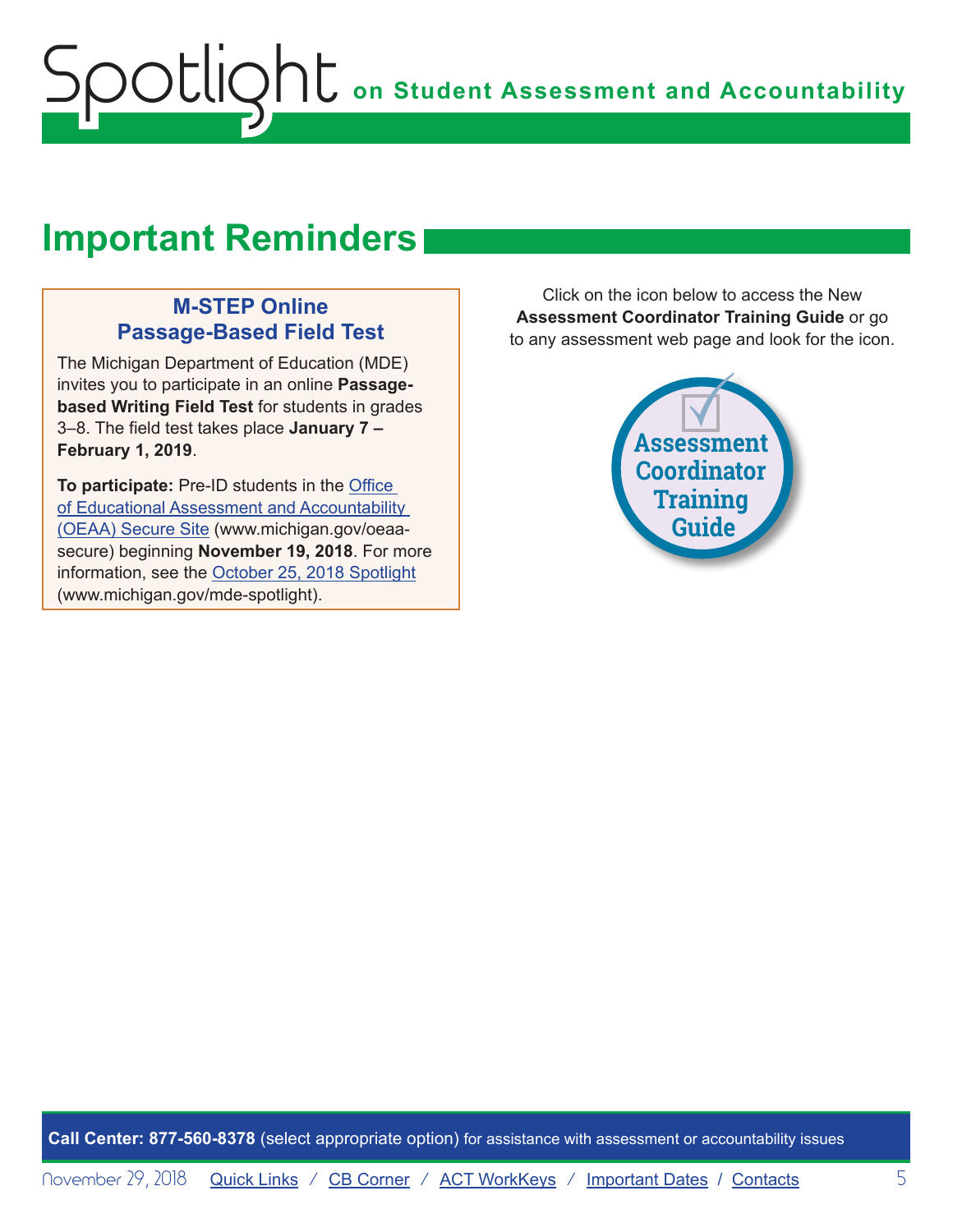### <span id="page-5-1"></span>College Board Corner

<span id="page-5-0"></span>Spotlight

 *Information on SAT*™*, PSAT 8/9*™*, and PSAT10*™ *provided by the College Board*

#### **Questions about Spring PSAT 8/9, PSAT 10, or SAT?**

- call the Michigan Educator Hotline: 866-870-3127 (select Option 1)
- email [michiganadministratorsupport@](mailto:michiganadministratorsupport%40collegeboard.org?subject=) [collegeboard.org](mailto:michiganadministratorsupport%40collegeboard.org?subject=)

#### **Reminders:**

- Establishment activities are still underway. Please continue to review the Test Center Participation page in the Secure Site as we continue to assign AI codes and participation on a daily basis. Schools without a prior AI code will take longer to be assigned one. **All participation status updates will be complete by December 14, 2018.**
- If the principal received an email regarding the intent of your school to participate in the Spring 2019 PSAT 8/9 for grade 9 or PSAT 10, the deadline to respond is **November 30, 2018**.

#### **Accessing SSD Online**

Services for Students with Disabilities (SSD) coordinators will use the SSD Online to submit accommodation requests on the behalf of students for PSAT 8/9, PSAT 10, and SAT with Essay. Schools can have multiple SSD coordinators, but only one should be listed in the [Educational](www.michigan.gov/EEM)  [Entity Master \(EEM\)](www.michigan.gov/EEM) (www.michigan.gov/eem) as the primary coordinator who will receive communications from the College Board.

SSD coordinator(s) need to request access to the SSD Online system.

#### **To access the system as a new SSD coordinator(s):**

- 1. Sign up for a College Board professional account on the [College Board website](https://www.collegeboard.org/pdf/ssd/ssd-coordinator.pdf) (www. collegeboard.org) if you don't already have an account.
- 2. Complete the [SSD Coordinator Form](https://www.collegeboard.org/pdf/ssd/ssd-coordinator.pdf) found on the [College Board SSD web page](http://www.collegeboard.org/ssd) (www.collegeboard.org/ssd)
- 3. Receive an access code to link your SSD Online access to your College Board professional account (first time only). It may take 1-2 days to receive the access code.
- 4. Accommodation requests may begin once the access code is used for SSD Online.

#### **Preparing to Request Accommodations**

The process for requesting accommodations can be more efficient if the SSD coordinator has certain information about the student(s) on hand. This information includes:

- **IEP or 504 Plan**
	- $\Box$  Information about the diagnosed disability
	- $\Box$  Month/year that the IEP or 504 plan was first created

*(Continued on next page)*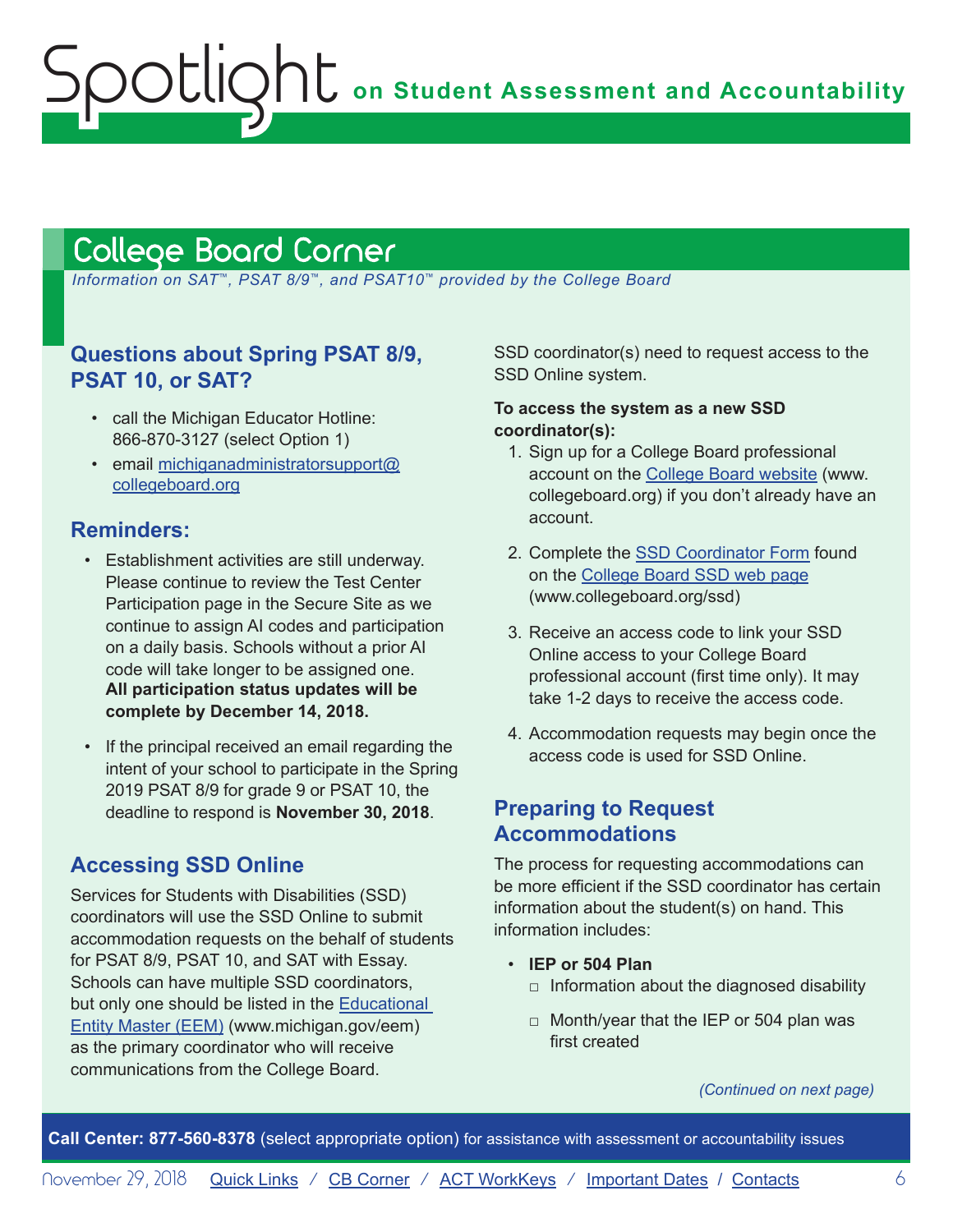#### • **Demographic information**

- $\Box$  Official student name that the student will be pre-identified with in the Secure Site
- □ Student or parent email address
- □ Date of birth
- $\Box$  Estimated graduation date
- □ Gender
- □ Student mailing address
- □ Student phone number

#### **Types of Accommodations**

All accommodations requests will be submitted through our Services for Students with Disabilities (SSD) Online system. There are two types.

- **College Board Approved Accommodations:** Students with approved accommodations will receive college or scholarship reportable scores. Once approved for accommodations, with limited exceptions, a student remains approved for all College Board tests.
- **State-allowed Accommodations (SAA):**  Students, schools, and the state will receive scores; however, the scores are not accepted

by colleges, universities, or scholarship programs. These accommodations apply to state testing only and are requested for each state administration. The use of state-allowed accommodations is recommended for 8th graders because PSAT 8/9 scores are not sent to colleges, universities or scholarship programs, and SAAs align with the student's current IEP/504. Using an SAA in 8th grade does not preclude a student from using College Board approved accommodations in future years, when scores are desired to be sent to colleges.

- The window for requesting SAAs starts the week of **January 7, 2019**. All stateallowed accommodation requests are automatically approved and require no documentation.
- When the window opens, SSD Online will contain a link to request state-allowed accommodations.

The deadline for **all** accommodation requests for PSAT 8/9, PSAT 10, and SAT with Essay is **February 19, 2019**.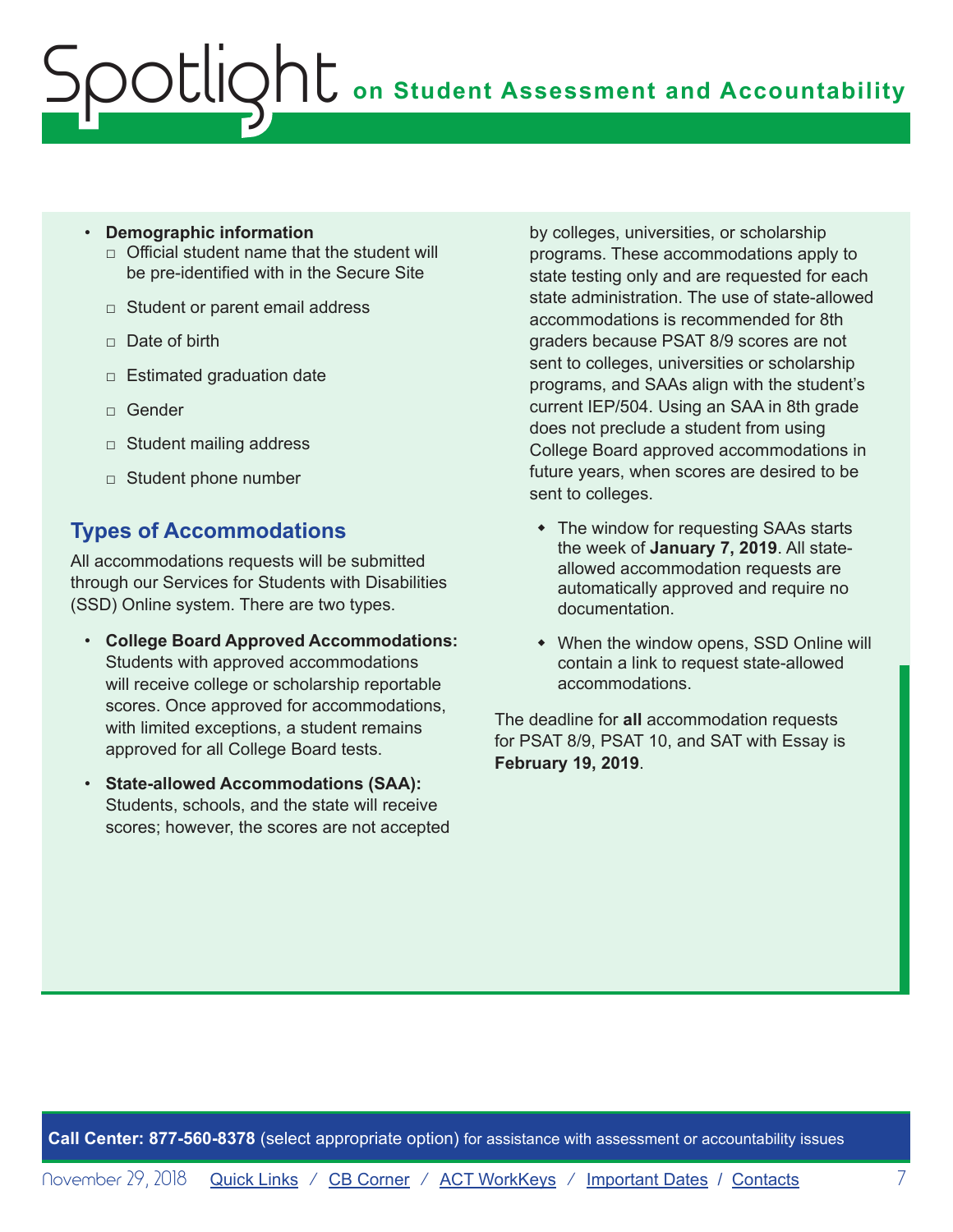<span id="page-7-0"></span>**on Student Assessment and Accountability** Spotlight

<span id="page-7-1"></span>

Information on ACT WorkKeys<sup>®</sup> provided by the ACT<sup>®</sup>.

#### **Manage Participation is Due November 30, 2018**

All schools, public and participating nonpublic, must confirm in PearsonAccess<sup>next</sup> that they are participating in order to receive test materials and to administer the WorkKeys assessment. This process is called **Manage Participation** and will only take approximately five minutes. You will indicate your school's test dates and select your preferred materials receipt dates. The window to complete the Manage Participation is **November 5** through **November 30, 2018**.

#### **How to Submit Your ACT WorkKeys Participation Information**

To submit your school's participation information, take the following steps:

- 1. Access the PearsonAccessnext User's Guide [for ACT WorkKeys](http://www.act.org/content/dam/act/unsecured/documents/PANUserGuide-ACTWorkKeys.pdf) on the [ACT state testing](http://www.act.org/stateanddistrict/michigan)  [website](http://www.act.org/stateanddistrict/michigan) (www.act.org/stateanddistrict/ michigan) in the **Configuration** section.
- 2. Navigate to the Manage Participation screens and complete your participation information.
	- a. If your school will participate, complete the Participating section:
		- □ **Paper Initial Standard Test Date** always choose **April 10, 2019**
		- □ **Paper Initial Accommodations Test Window Start Date** – always choose **April 10, 2019**
- □ **Materials Receipt Dates** select **either** the **week of March 11** or **March 18, 2019**
- b. If your school will not participate, complete the Not Participating section:
	- □ **Reason for Not Participating** select the appropriate option for your school or choose Other and then complete the Other Reason for Not Participating text box
- c. Click **Save** and log out of PearsonAccess<sup>next</sup>

Schools that have completed the Participating section are sent to OEAA daily; you can verify your status on the **Test Center Participation** page of the [OEAA Secure Site](http://www.michigan.gov/oeaa-secure) (www.michigan.gov/oeaasecure) the day after your submission.

For all upcoming events and deadlines, be sure to reference the following documents:

- [ACT WorkKeys Schedule of Events](http://www.act.org/content/dam/act/unsecured/documents/ScheduleofEventsWorkKeys-MI.pdf) posted on the [ACT state testing website](http://www.act.org/content/act/en/products-and-services/state-and-district-solutions/michigan.html) (http://www. act.org/content/act/en/products-and-services/ state-and-district-solutions/michigan.html) under **WorkKeys on Paper**
- [MME and PSAT List of Important Dates](https://www.michigan.gov/documents/mde/MME_List_of_Important_Dates_634790_7.pdf)

*(Continued on next page)*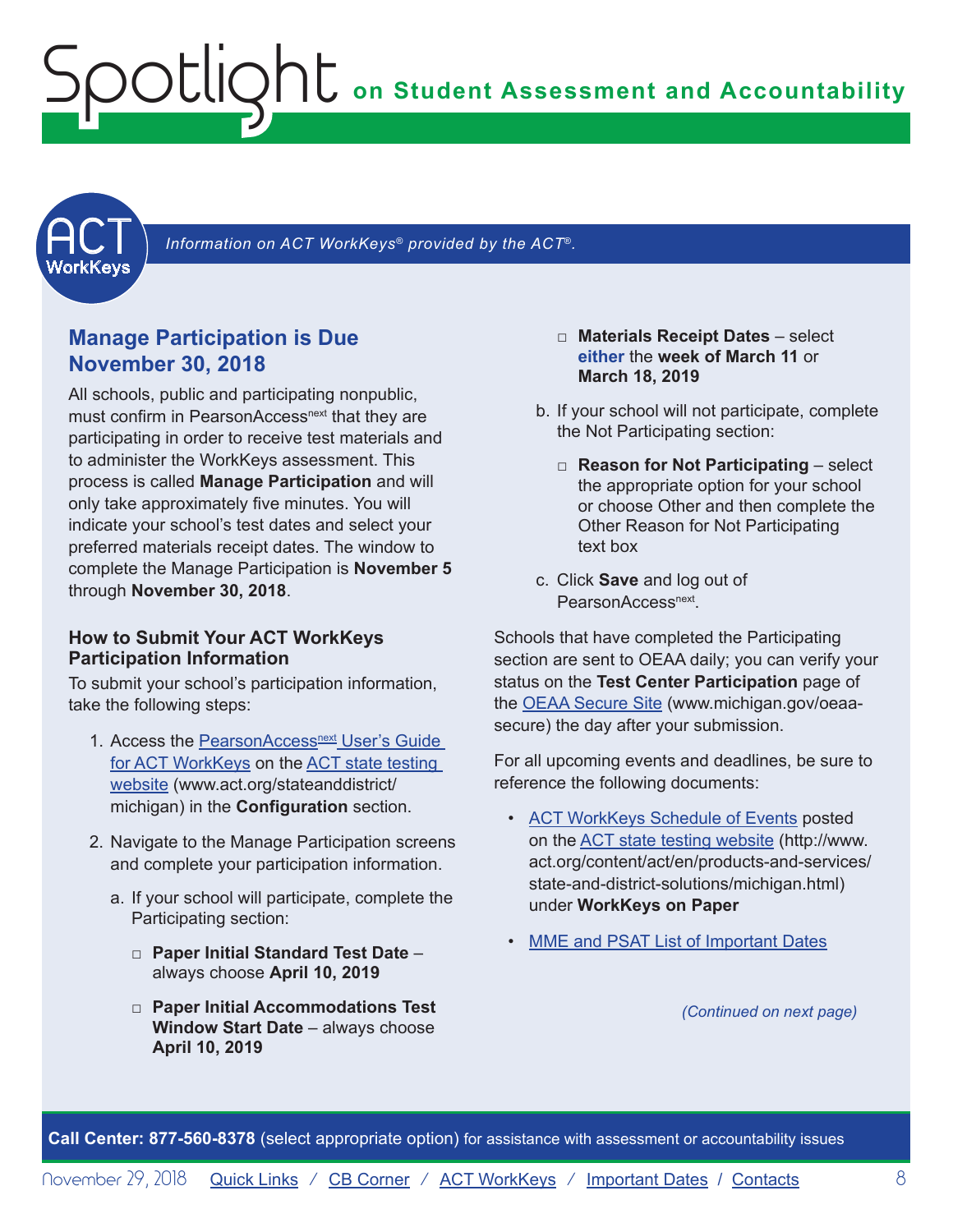#### **Receiving Communications for the Spring 2019 WorkKeys Administration**

ACT provides important communications, including deadline reminders and policy information, to the WorkKeys Test Coordinators and District Assessment Coordinators. ACT received a number of returned emails from communications sent in October and November. If you are a school or district WorkKeys testing coordinator and did not receive emails, action is required.

First, confirm the [Educational Entity Master \(EEM\)](https://cepi.state.mi.us/eem) (www.michigan.gov/eem) has your most current WorkKeys Test Coordinator contact information. If the EEM system is current, but you have not received communications from ACT, check your email account's Junk or Spam folder. The email may have been delivered to that folder. You may need to work with your IT department to white-list the [statetesting@operations.act.org](mailto:statetesting%40operations.act.org?subject=) email address. Your school or district firewall settings may be preventing the delivery of ACT communications.

If the WorkKeys Test Coordinator information for your school is inaccurate, have your authorized district EEM user update the EEM system as soon as possible to ensure the WorkKeys Test Coordinator receives ACT's communications. If you do not know who your district authorized EEM user

is and you have access to the [OEAA Secure Site](http://www.michigan.gov/oeaa-secure) (www/michigan.gov/oeaa-secure), you can find their name and contact information in the **District and School Contact** page.

- Instructions for using the District and School Contact page are available on the [Secure](http://www.michigan.gov/securesitetraining)  [Site Training web page](http://www.michigan.gov/securesitetraining) (www.michigan.gov/ securesitetraining) under the **Miscellaneous** section.
- Nonpublic schools should call 517-335-0543 or email [nonpublicschools@michigan.gov](mailto:nonpublicschools%40michigan.gov?subject=) for updates to the EEM.
- Refer to the September 6, 2018 Spotlight [Newsletter](https://www.michigan.gov/documents/mde/Spotlight_9-6-18_631964_7.pdf) (www.michigan.gov/mde-spotlight) for additional information.

#### **Contacting ACT**

If you have questions, you may:

- 1. contact ACT via the [Contact Us web page](http://www.act.org/aap/state/contact.html) (<www.act.org/aap/state/contact.html>)
- 2. call ACT at 800-553-6244, 9:30 AM 6:00 PM ET
	- standard time: ext. 2800
	- accommodations: ext. 1788
- 3. email accommodations questions to [ACTStateAccoms@act.org](mailto:ACTStateAccoms%40act.org?subject=)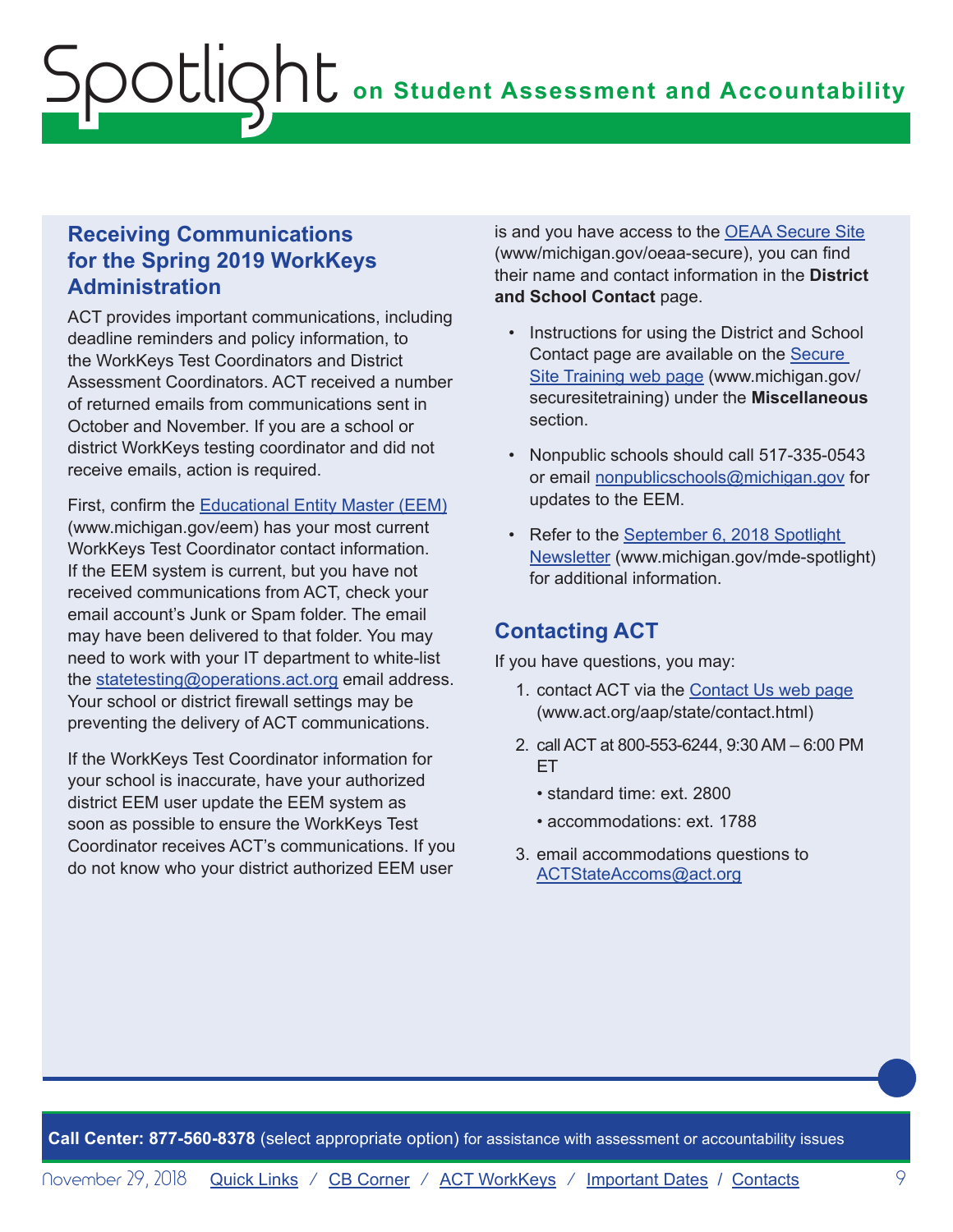## <span id="page-9-0"></span>**on Student Assessment and Accountability** potlic

## <span id="page-9-1"></span>**Important Dates**

### **Approaching Deadlines!**

**Friday, November 30, 2018**

#### **SAT and PSAT**

• **SAT and PSAT** Intent to Participate window **CLOSES**

#### **ACT WorkKeys**

• **ACT WorkKeys** Manage Participation window **CLOSES**

#### **All Assessments**

• 2018 Reporting Survey **CLOSES**

#### **Coming Next Week . . .**

#### **M-STEP, MI-Access, and WIDA**

**December 5, 2018, 10:00 AM ET DRC Technology Coordinator Webinar** Click to join the webinar and enter meeting number **802 965 089**

#### **SAT and PSAT**

#### **December 5, 2018, 10:00 – 11:00 AM**

• **Accommodations and English Learner Supports Webinar** for **SAT with Essay**, **PSAT 8/9 for grades 8 and 9**, and **PSAT 10** Click to Register

#### **November - December 2018**

#### **M-STEP, Early Literacy and Mathematics, and WIDA**

#### **Now – January 31, 2019**

• Winter 2019 Pre-identification window for the **Early Literacy and Mathematics Benchmark Assessments and M-STEP Passage-Based Writing Field Test**

#### **SAT and PSAT**

#### **Now – December 14, 2018**

• **SAT and PSAT** Off-Site Testing Request window

#### **WIDA**

#### **December 11 – 27, 2018:**

• 2019 Pre-ID window for **WIDA ACCESS and WIDA Alternate ACCESS**

#### **December 11, 2018 – January 25, 2019:**

• Window for **WIDA** Test Exceptions and False EL Applications

#### **January 2019**

#### **Early Literacy and Mathematics and M-STEP**

#### **January 7 – February 1, 2019:**

**MI-Early Literacy and Mathematics Benchmark Assessments** and **M-STEP Passage-based Writing Field Test** – Test Administration Windows

**Call Center: 877-560-8378** (select appropriate option) for assistance with assessment or accountability issues

November 29, 2018 [Quick Links](#page-0-0) / [CB Corner](#page-5-1) / [ACT WorkKeys](#page-7-1) / [Important Dates](#page-9-1) / [Contacts](#page-11-1) 10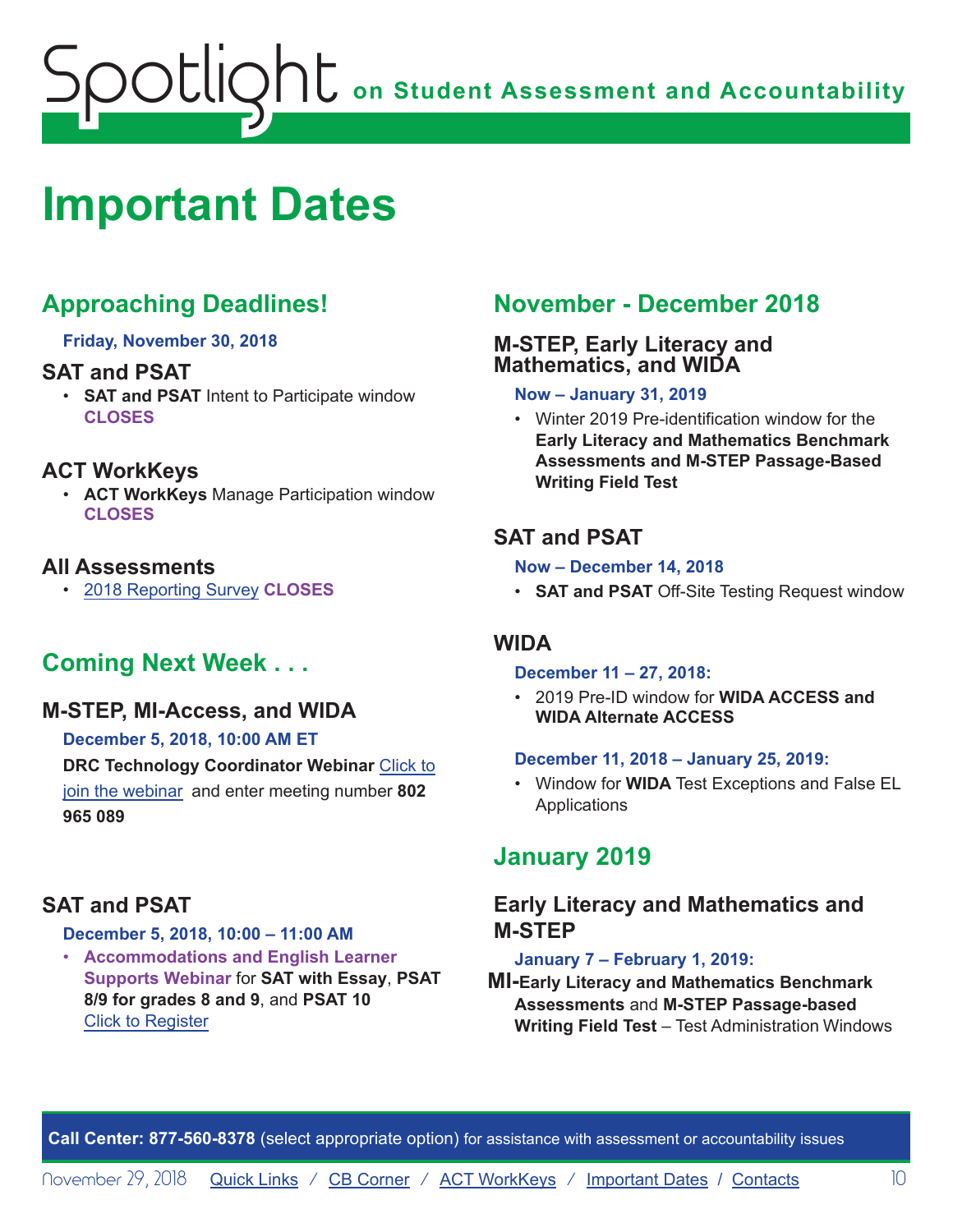# **on Student Assessment and Accountability** Spotlight

#### **WIDA**

#### **Thursday, January 10, 2109, 2:00 – 3:00 PM ET:**

• **WIDA Technology Coordinator – During Testing: Technology Troubleshooting Webinar**

#### **January 2019 (continued)**

#### **SAT and PSAT**

#### **January 7 – February 19, 2019:**

• Window to apply for state-allowed accommodations for **SAT with Essay, PSAT 10, PSAT 8/9**

#### **January 25, 2019 – February 19, 2019:**

• Window to identify English learners for 50% extended time for **SAT with Essay, PSAT 10, and PSAT 8/9**